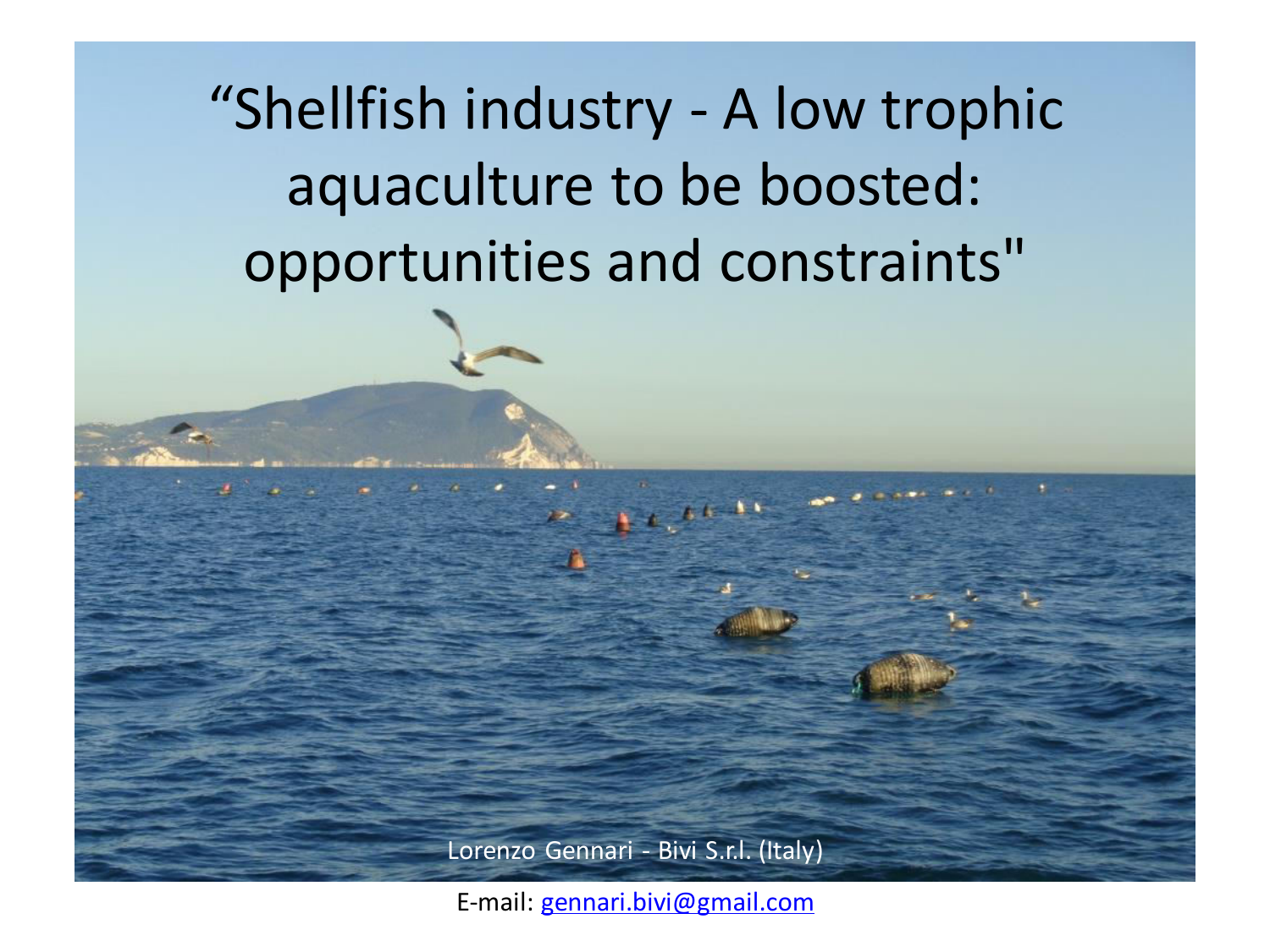# Shellfish industry and Integrated Multi-Trophic Aquaculture (IMTA)



Value chain with its own economical and structural constraints (similar for fish industry)

Ecological services : a great opportunity to be exploited

- ❖ Carbon sequestration
- ❖ Eutrophication reduction
- ❖ Restocking areas

Highly dependent on environment

Shellfish industry **Conditions for IMTA** 

Possible only if economically sustainable

Possible only if ecological services can be accurately evaluated from technical and economical points of view

Multidisciplinar y approach Need for standardized and recognized assessment protocols

Possible if environmental and sanitary impacts can be correctly assessed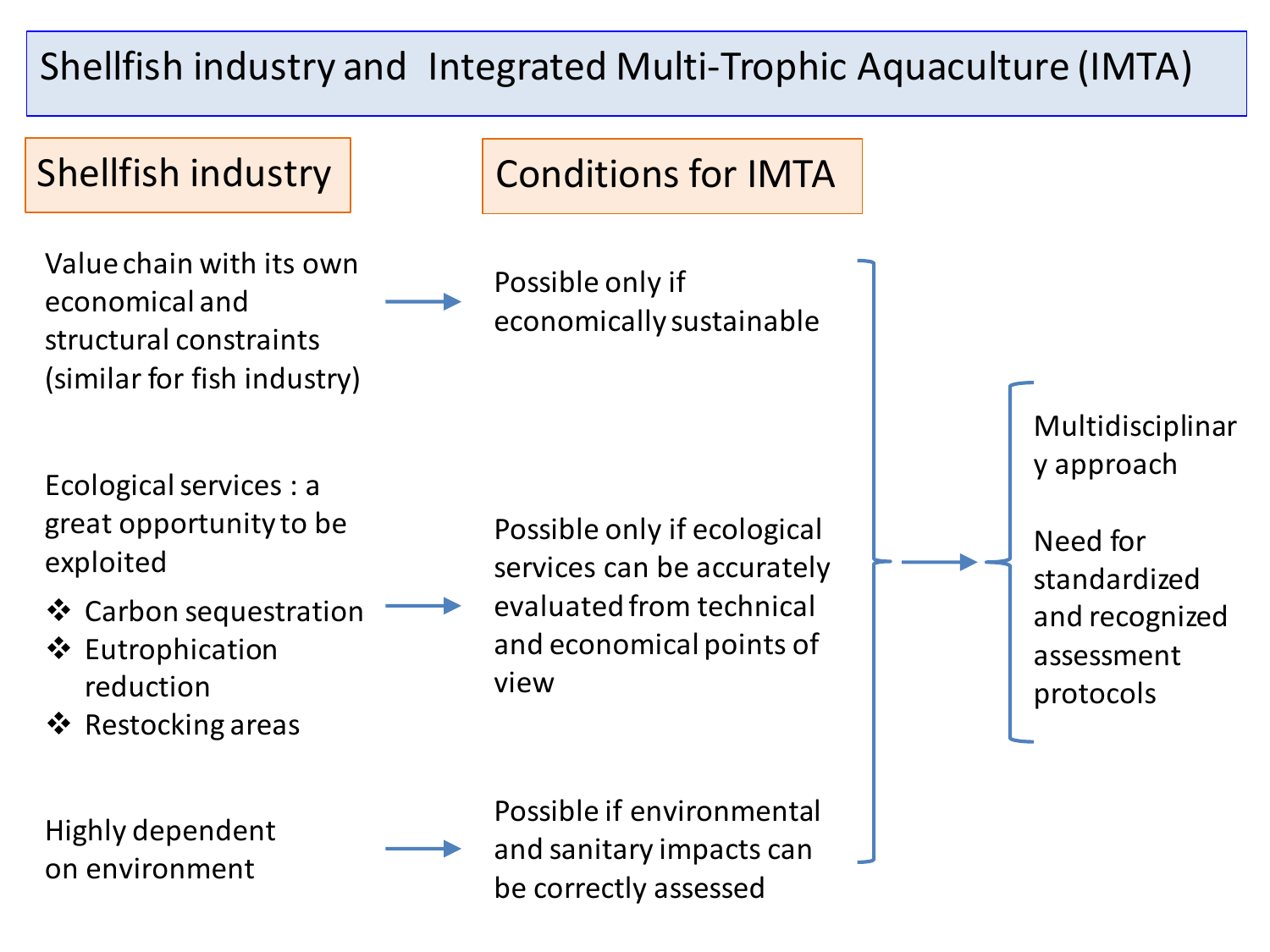#### Shellfish industry and Integrated Multi-trophic Aquaculture (IMTA)



Assimilation of Suspended Particulate Matter (SPM) by shellfish must be studied ?

The probability for a single site to be adapted to fish aquaculture, shellfish aquaculture and seaweeds culture is extremely low. Sites will be located in different areas and will be "linked" by currents.

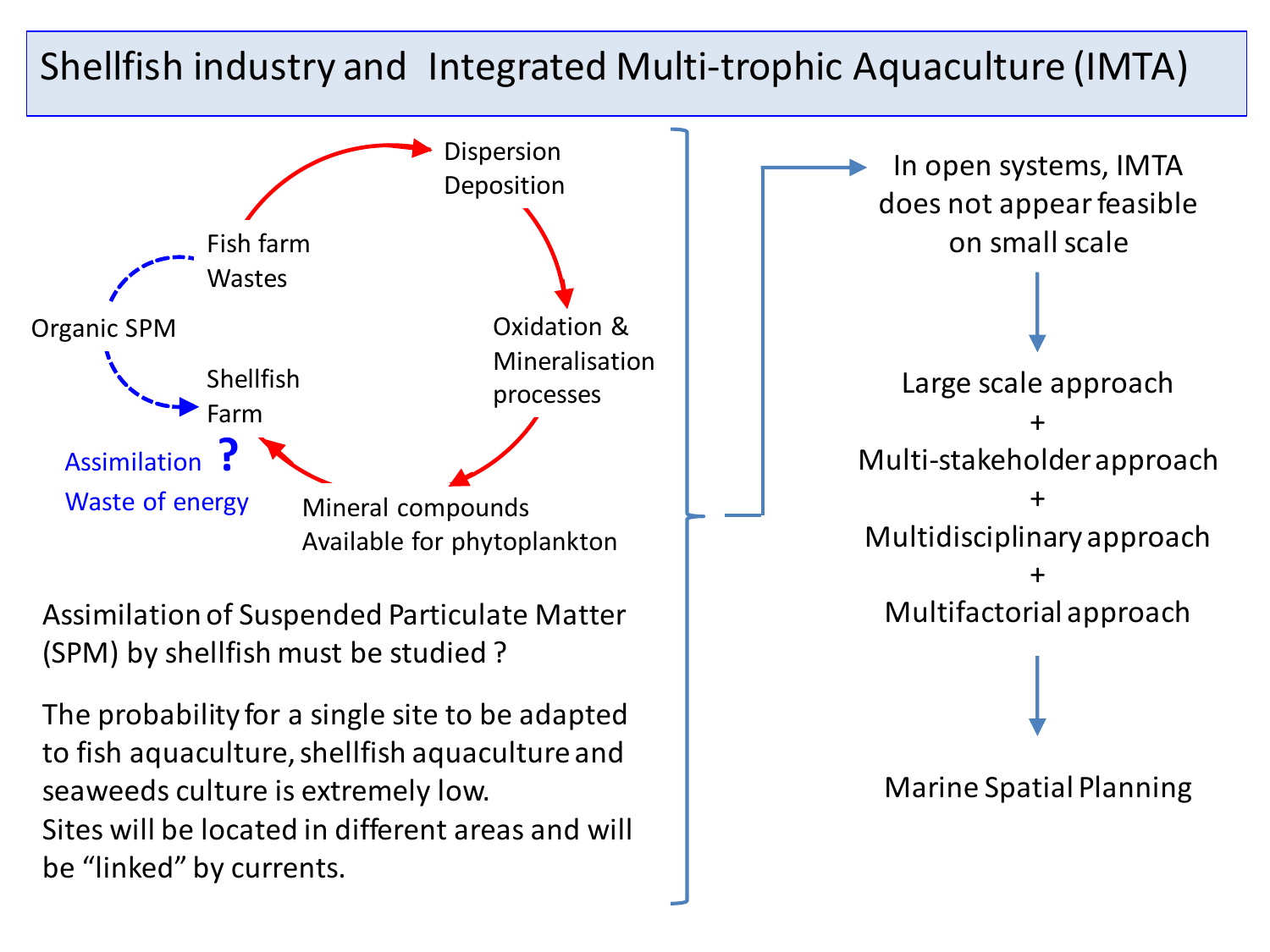# Shellfish industry and Integrated Multi-trophic Aquaculture (IMTA)

### Some specific constrains of the shellfish industry to be overcome

Low added value products Low economical margins for R&D Low R&D capacities Problem to anticipate project costs

Mainly SMEs & microenterprises that cannot be directly partner in Horizon projects or similar (UE research instruments not adapted)

No support from feed industry

Low species diversification **field** field context Long time is needed to make a new specie or a new production technique able to be developed on large scale

Reinforcing the role of producers associations or regional research centres (access to funding)

Promoting a multi-sector approach

Promoting instruments to make easier co-projects between fish industry, feed industry and shellfish industry in a level playing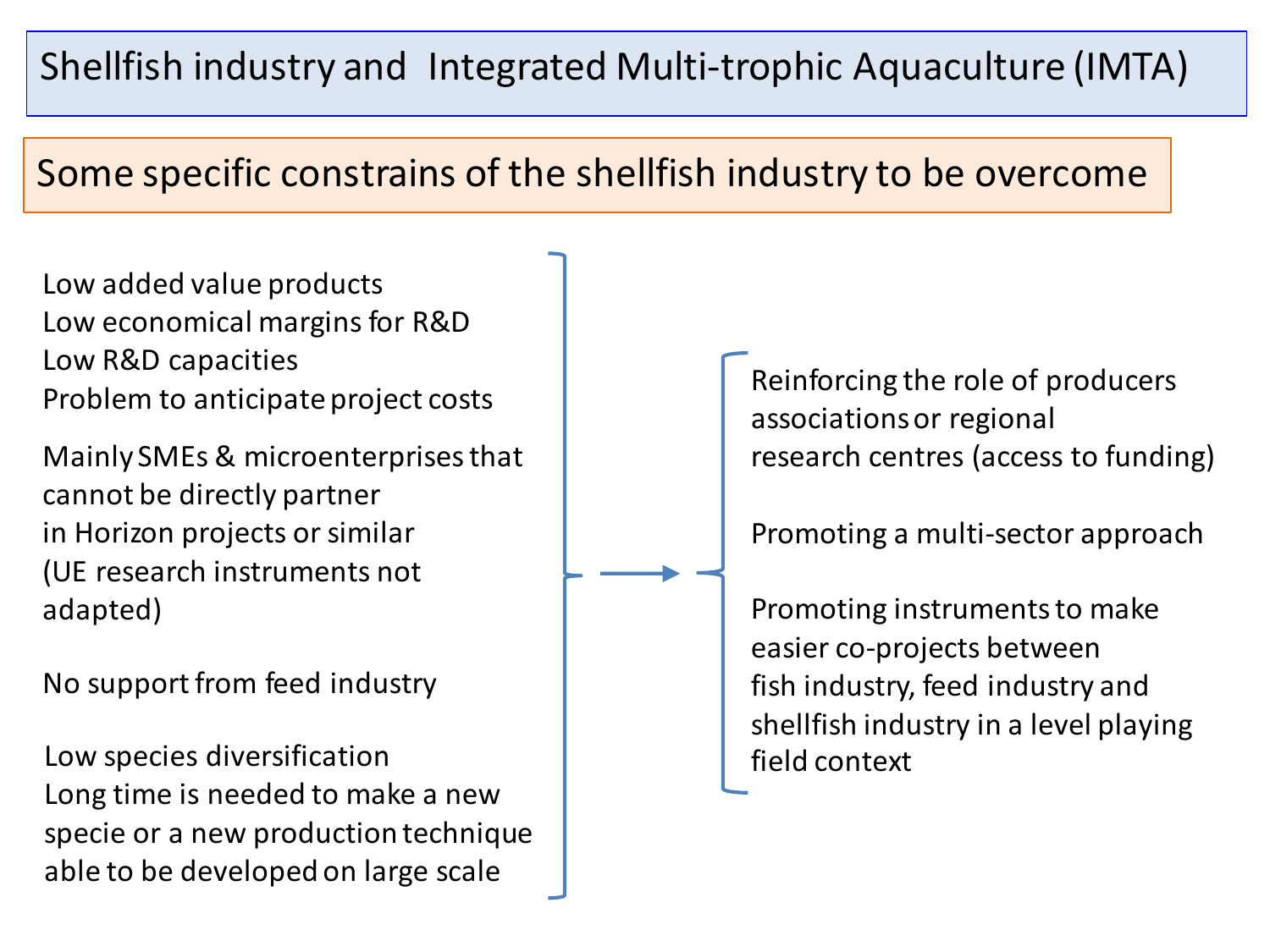# Shellfish industry and Integrated Multi-trophic Aquaculture (IMTA)

A great opportunity for shellfish industry

Are ecological services a way to support funding ?

All the chain must be under control from producer to consumers Legal framework should be adapted for by-product collecting, stocking, transport and recycling.

Eutrophication reduction

Carbon

sequestration

To be considered an opportunity if current levels are abnormal, but trophic level of the waters cannot be reduced under the historical levels of the traditional shellfish aquaculture areas. The "Water Framework Directive" (FWD - 2000/60/CE) introduced a scale of theoretical "ecological status" (level of "chlorophyll a" & "TRIX index") where high and good status will not allow to to carry on producing shellfish. The "Marine Strategy Framework Directive" (MSFD – 2017/848/CE) as the FWD can be considered a threat for shellfish aquaculture.

Restocking areas - Seed recruitment (fouling problem on cages)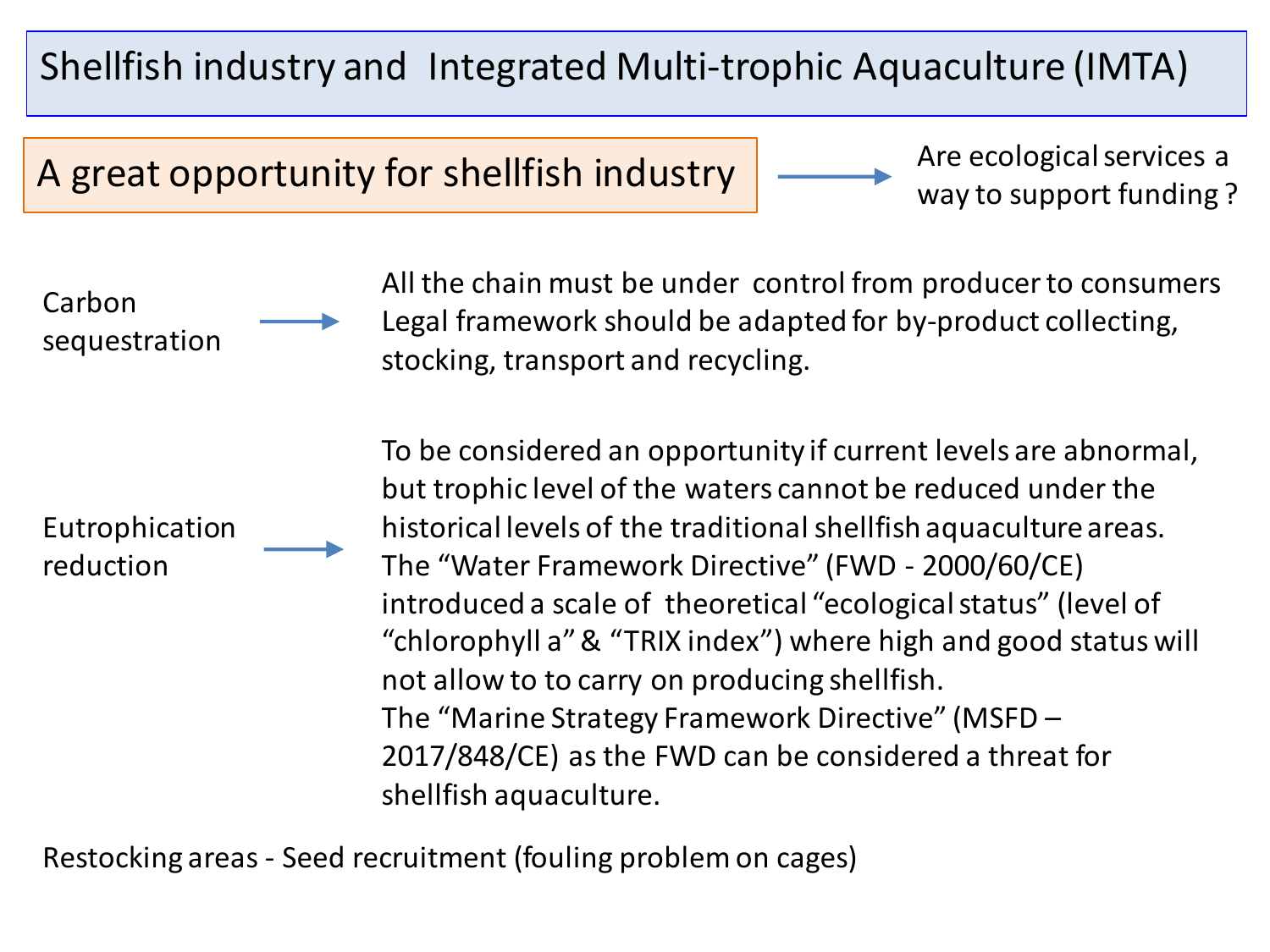| <b>Methods</b>        | <b>Indicators</b>         | <b>Eutrophication</b><br>status | <b>Eutrophication</b><br>Range |
|-----------------------|---------------------------|---------------------------------|--------------------------------|
| TRIX <sup>a,b</sup>   | $D\&O_2$ , DIN (=         | High                            | < 1.6                          |
|                       | $NO3- +$                  | Good                            | $1.6 - 2.8$                    |
|                       | $NO_2^- + NH_4^-$         | Moderate                        | $2.8 - 4.0$                    |
|                       | $PO43-$ , Chl- $d$        | Poor                            | $4.0 - 5.3$                    |
|                       |                           | Bad                             | > 5.3                          |
| Chl-a biomass         | $Chl-a$                   | High                            | $< 0.1$ (mg m <sup>-3</sup> )  |
| classification        |                           | Good                            | 0.1–0.4 (mg $\rm{m^{-3}}$ )    |
| scheme <sup>c,d</sup> |                           | Moderate                        | 0.4–0.6 (mg $\rm{m^{-3}}$ )    |
|                       |                           | Poor                            | 0.6–2.21 (mg m <sup>-3</sup> ) |
|                       |                           | <b>Bad</b>                      | $>$ 2.21 (mg m <sup>-3</sup> ) |
|                       | Conditions not suitable   |                                 |                                |
|                       | for shellfish aquaculture |                                 |                                |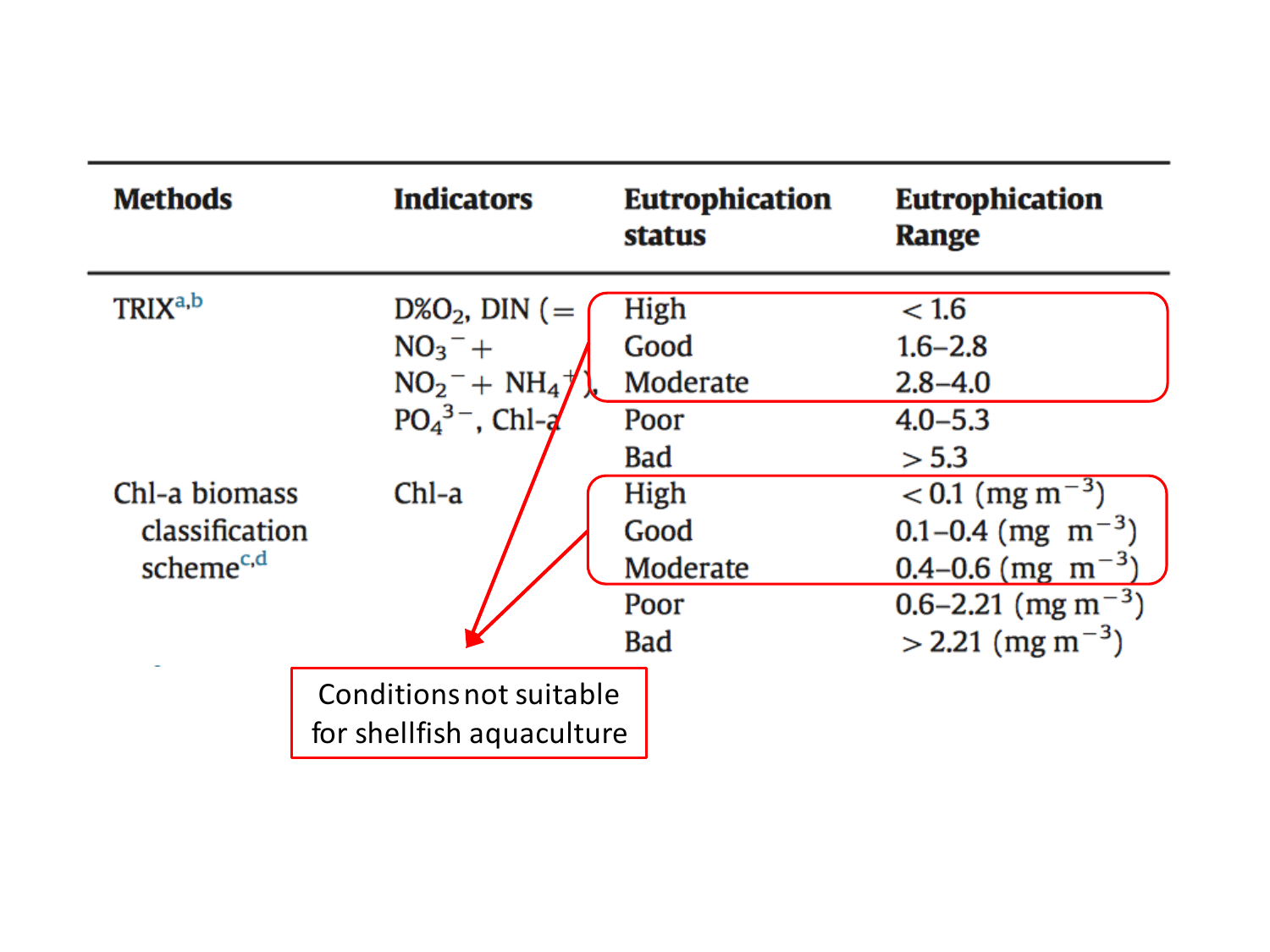# Conclusions

Funding system must be thought specifically for :

- $\triangleright$  Co-project between completely different sectors
- $\triangleright$  Ecological services recognized and used in the context of the future development strategies
- $\triangleright$  Long duration projects and continuity in R&D strategies.

#### Large scale approach :

- $\triangleright$  Extended geographical area have to be considered
- $\triangleright$  Multi-sectors approach
- $\triangleright$  Multi-stakeholder approach
- $\triangleright$  Multidisciplinary approach
- $\triangleright$  Multifactorial approach

Assessed and recognized evaluation techniques for ecological services